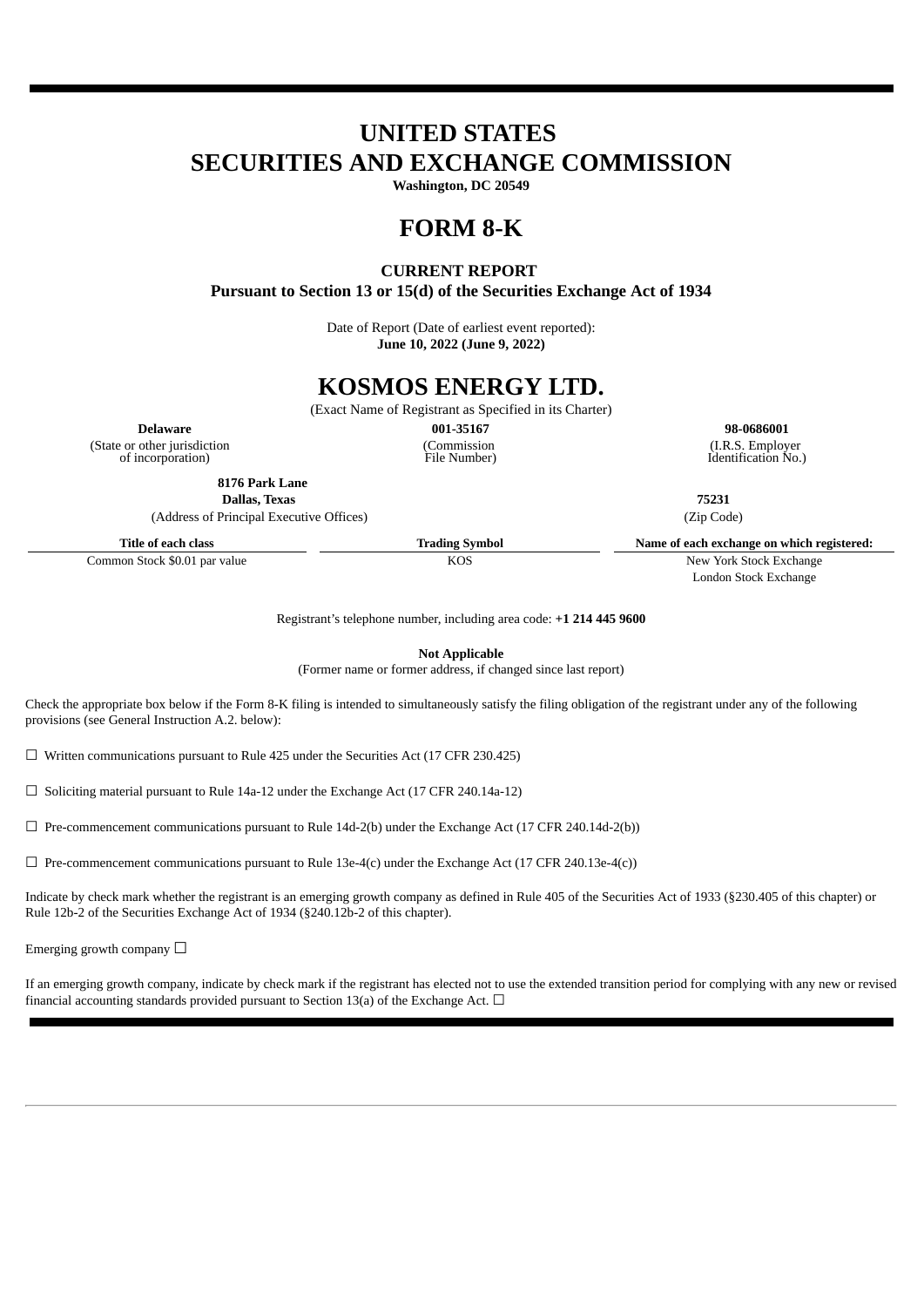#### **Item 5.07 Submission of Matters to a Vote of Security Holders.**

The 2022 Annual Meeting of Stockholders of Kosmos Energy Ltd. (the "Company") was held on June 9, 2022. There were 455,437,574 shares of common stock entitled to vote at the meeting, and a total of 389,811,024 shares of common stock (approximately 85.59%) were represented at the meeting. The proposals voted upon at the 2022 Annual Meeting of Stockholders and the final results of the vote on each proposal were as follows:

#### Proposal 1 - To elect two Class III directors to a three-year term to serve until the 2025 annual stockholders meeting.

Each nominee for director was elected by a vote of the stockholders as follows:

| Nominee                 | <b>Votes For</b> | <b>Votes Against</b> | Abstain | <b>Not Voted</b><br>(Broker Non-Votes) |
|-------------------------|------------------|----------------------|---------|----------------------------------------|
| <b>Steven M. Sterin</b> | 336, 360, 377    | 11,819,003           | 154,802 | 41,476,842                             |
| Roy A. Franklin         | 331,696,490      | 16,184,213           | 453,479 | 41,476,842                             |

#### Proposal 2 - To ratify the appointment of Ernst & Young LLP as our independent registered public accounting firm for the fiscal year ending December 31, 2022 and to authorize the Company's Audit Committee of the Board of Directors to determine their remuneration.

The proposal was approved by a vote of the stockholders as follows:

| Votes For     | <b>Votes Against</b> | <b>Abstain</b> |
|---------------|----------------------|----------------|
| 387, 306, 212 | 2,366,434            | 138,378        |

#### **Proposal 3 - To provide a non-binding, advisory vote to approve named executive officer compensation.**

The compensation of the Company's named executive officers was approved by a nonbinding, advisory vote of the stockholders as follows:

|                  |                      |           | <b>Not Voted</b>   |
|------------------|----------------------|-----------|--------------------|
| <b>Votes For</b> | <b>Votes Against</b> | Abstain   | (Broker Non-Votes) |
| 340,502,592      | 5,387,826            | 2,443,764 | 41,476,842         |